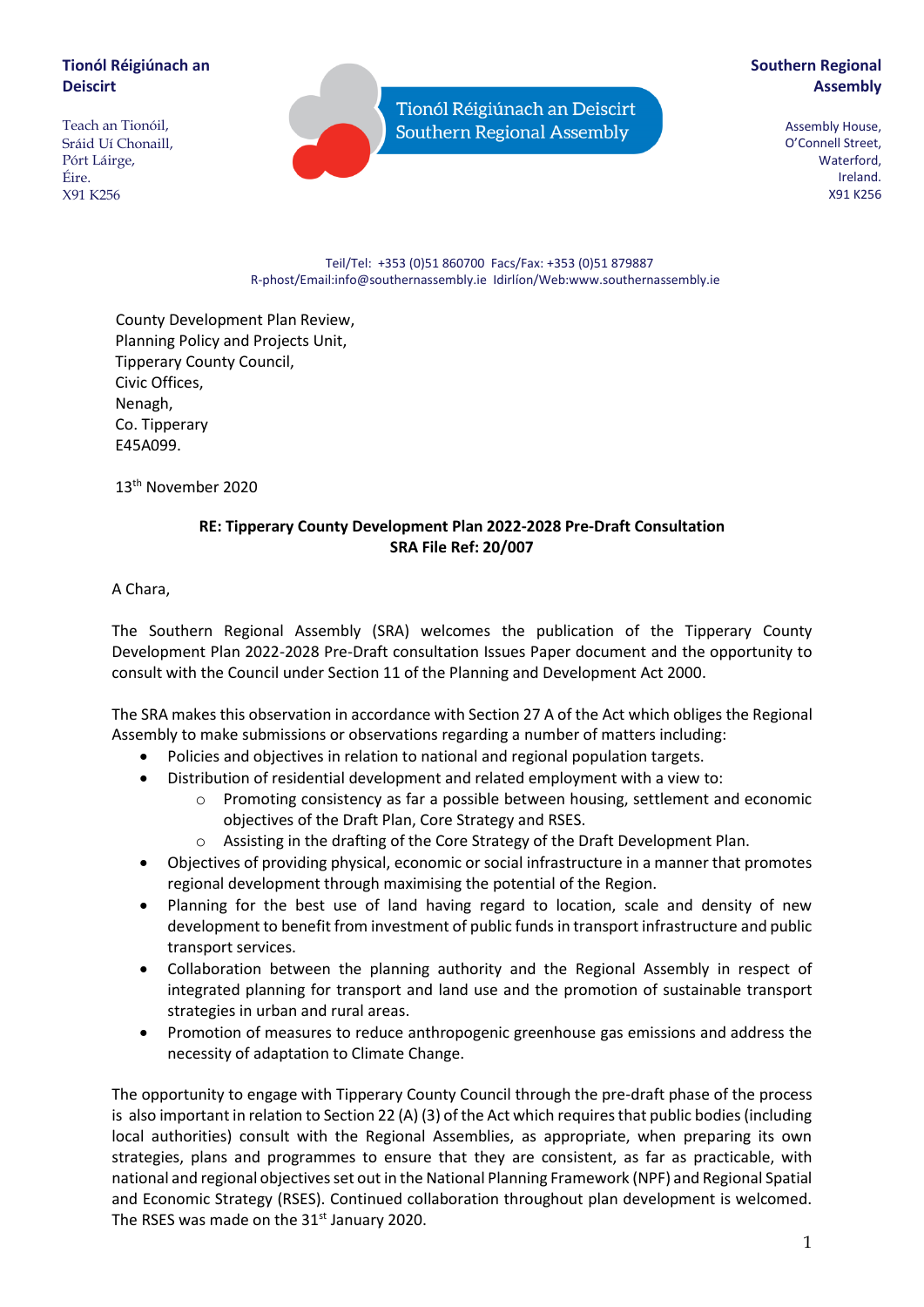### **1.0 Overall Observations**

The Tipperary County Development Plan 2022-2028 is pivotal to achieving the step change required by national and regional policy for Tipperary to fulfil its potential. The Development Plan will be critical in establishing this direction of change, embedding the pathway for transition to compact growth and delivering on targets and strategic infrastructure. The SRA commend the quality of the publication and at this stage of the process, the SRA intend to outline high level points and issues.

*Chapter 2: Strategic Vision* sets out the strategic vision and overall strategy for the RSES. Section 2.2 and the associated Strategy Statements and Key Enablers are particularly relevant for the Development Plan. The RSES provides a vision for the development of the Southern Region to become one of Europe's most **Creative and Innovative**, **Greenest** and **Livable** regions.

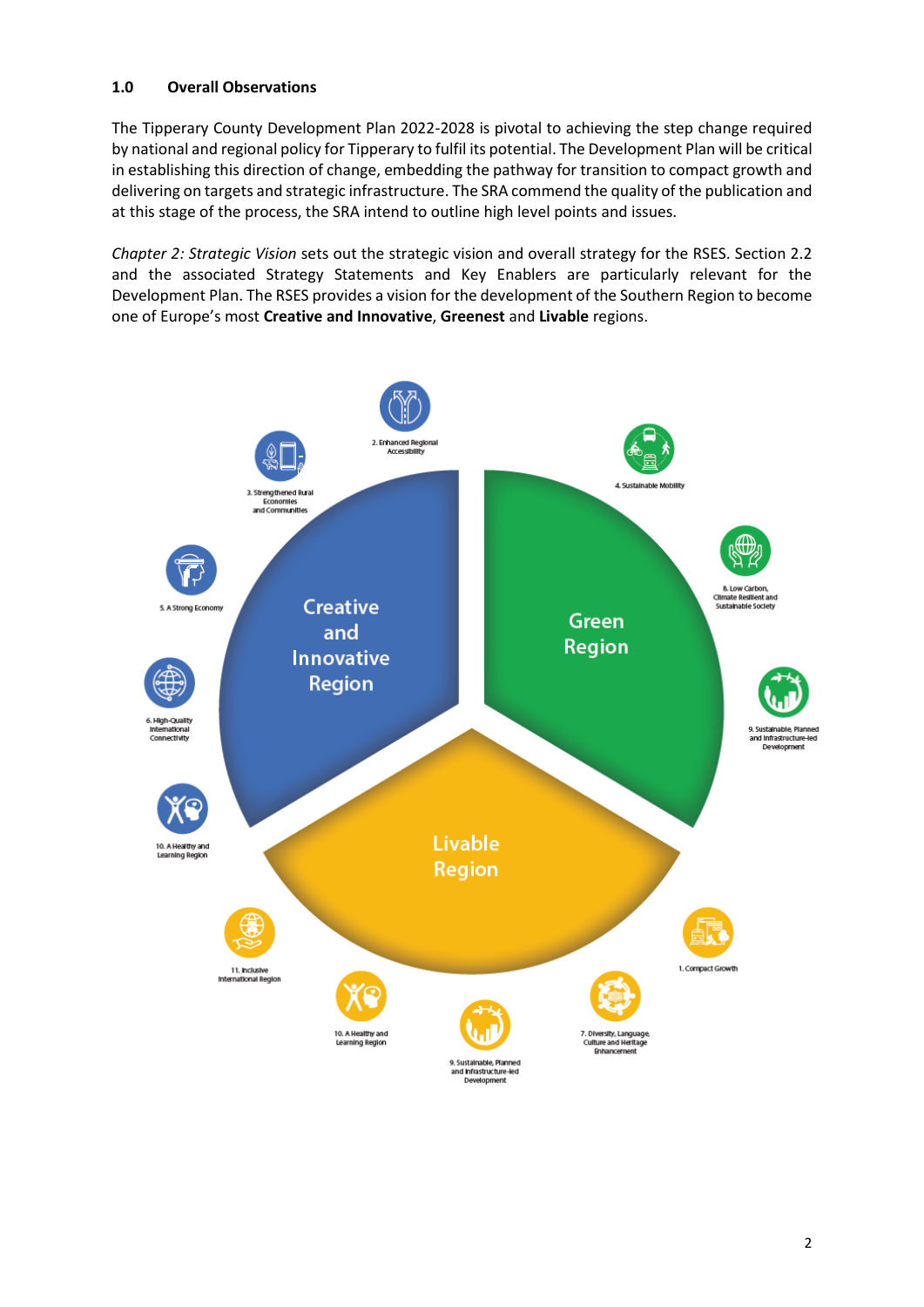The RSES combines our international and national commitments with regional development priorities in 11 Strategy Statements to deliver the vision for the Region:



1. Compact Growth



5. A Strong Economy



9. Sustainable, Planned and Infrastructure-led Development



2. Enhanced Regional Accessibility



6. High-Quality International Connectivity



10. A Healthy and **Learning Region** 



3. Strengthened Rural Economies and Communitie



7. Diversity, Language, Culture and Heritage Enhancement



11. Inclusive **International Region** 



4. Sustainable Mobility



8. Low Carbon, **Climate Resilient and Sustainable Society** 



11. Inclusive **International Region** 

A key component of the RSES strategy is to strengthen the settlement structure of the Region and to capitalise on the individual and collective strengths of our three cities, our metropolitan areas, and our strong network of Key Towns, towns, villages and rural communities.

The RSES should be consulted and appropriately referenced across the themes covered in the Issues Paper as the Council moves to preparation of a Draft Development Plan. The RSES is available through the following link:

<http://www.southernassembly.ie/regional-planning/regional-spatial-and-economic-strategy>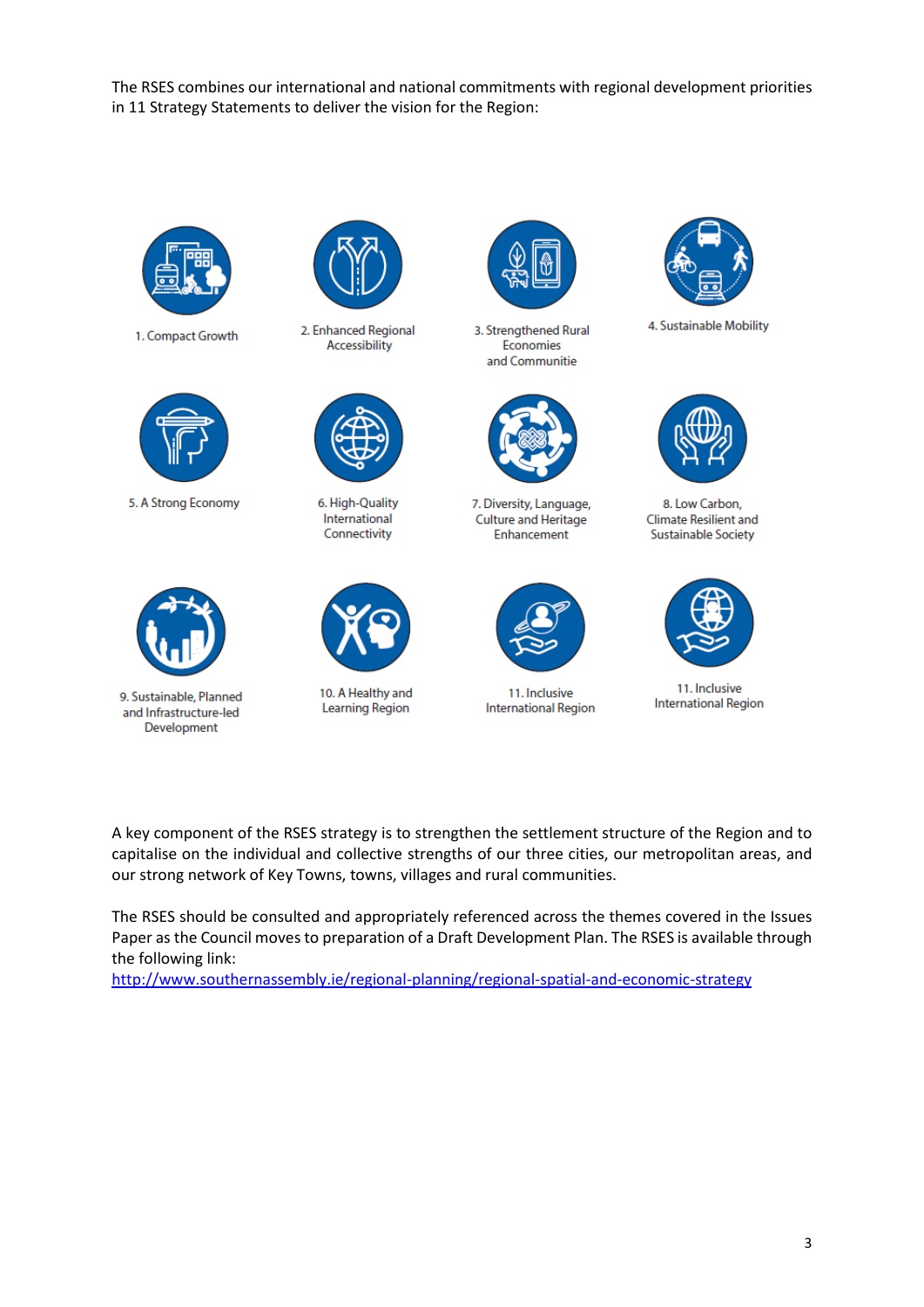#### **2.0 Low Carbon Society and Climate Action**

The direction of change is clear from the Issues Paper which addresses *Low Carbon Society and Climate Action* as the first issue which will affect 'how we work, live, travel and access services.' This is welcomed and should be reinforced in the Draft Development Plan as in the RSES, which places a priority on Climate Action as part of the strategic vision for the Region.

The Issues Paper recognises that the Development Plan will need to include measures to meet the national target of zero greenhouse gas emissions by 2050. Climate Action will impact many of the policies and objectives in the Draft Development Plan including flood risk management and surface water drainage, settlement strategy, transport, waste management, water services, energy, natural heritage, green and blue infrastructure. This cross-cutting approach should be reflected in the Draft Development Plan including appropriate adaptation or climate proofing measures.

National Climate Policy is demanding of all sectors to deliver transformative and innovative climate responses to:

- a) build resilience to now inevitable effects of climate change (adaptation) and reduce the vulnerability of the State to the negative impacts of climate change.
- b) support the radical reduction of emissions and demand for energy and to deliver a scale up in emission performance across all sectors, to help support the obligations of the State to meet prescribed targets and transition objectives over the coming decade to 2030, setting a trajectory to net zero emissions by 2050.

In addition to the provisions of the RSES on Climate Action, appropriate account should be taken of National Climate Policy to ensure appropriate local level policy/objectives enable the achievement of sectoral targets that will work towards the broader national transition objectives.

Climate Action is a cross-cutting consideration with an extensive scope beyond specific Climate Action measures. This includes support for compact growth and regeneration, support for renewable energy sectors, transition of traditional sectors - especially in energy, agriculture and manufacturing retrofitting our buildings, support for sustainable mobility, measures supporting carbon sequestration, support for the circular economy, biodiversity enhancement and ecosystems services approaches, support for Blue Green Infrastructure, Nature-Based Solutions and flood risk management. A focus on enabling communities to engage in positive Climate Action should also be promoted.

The RSES recognises the need to climate proof our settlements, our built assets and our strategic infrastructure from the impacts of climate change, including severe weather events - such as flooding and coastal erosion - that continue to cause significant disruption to our economy, our society and essential services. The integration of Blue Green Infrastructure (BGI) and Nature-Based Solutions(NBS) into policy formulation and project planning offers opportunities to reduce costs, enhance utilisation of existing infrastructure while creating a climate resilient economy. For example, the integration of Sustainable Drainage Systems (SuDS) will better manage surface water which creates greater capacity in wastewater treatment infrastructure. Stakeholder engagement through the SRAs role on the EU Interreg Europe [Blue Green City project](https://www.interregeurope.eu/bluegreencity/) has found that there are significant gaps in know-how and practical application of BGI and NBS at a local level and it is recommended that the Development Plan includes a policy response in this regard.

The RSES advocates for greater economic and sectoral diversification, particularly in rural areas where it has been shown that many towns and villages are vulnerable to the effects of economic changes and shocks such as COVID-19 restrictions. The transition to a low carbon economy can offer significant opportunities to achieve sectoral diversification in these areas. Tipperary County Council has long recognised the importance of the low carbon energy transition, both to the quality of lives of citizens and the opportunities it brings in terms of rural economic growth and development. This is recognised by the RSES and is detailed in a case study "*Tipperary, the Low Carbon Energy Transition and the Bio-*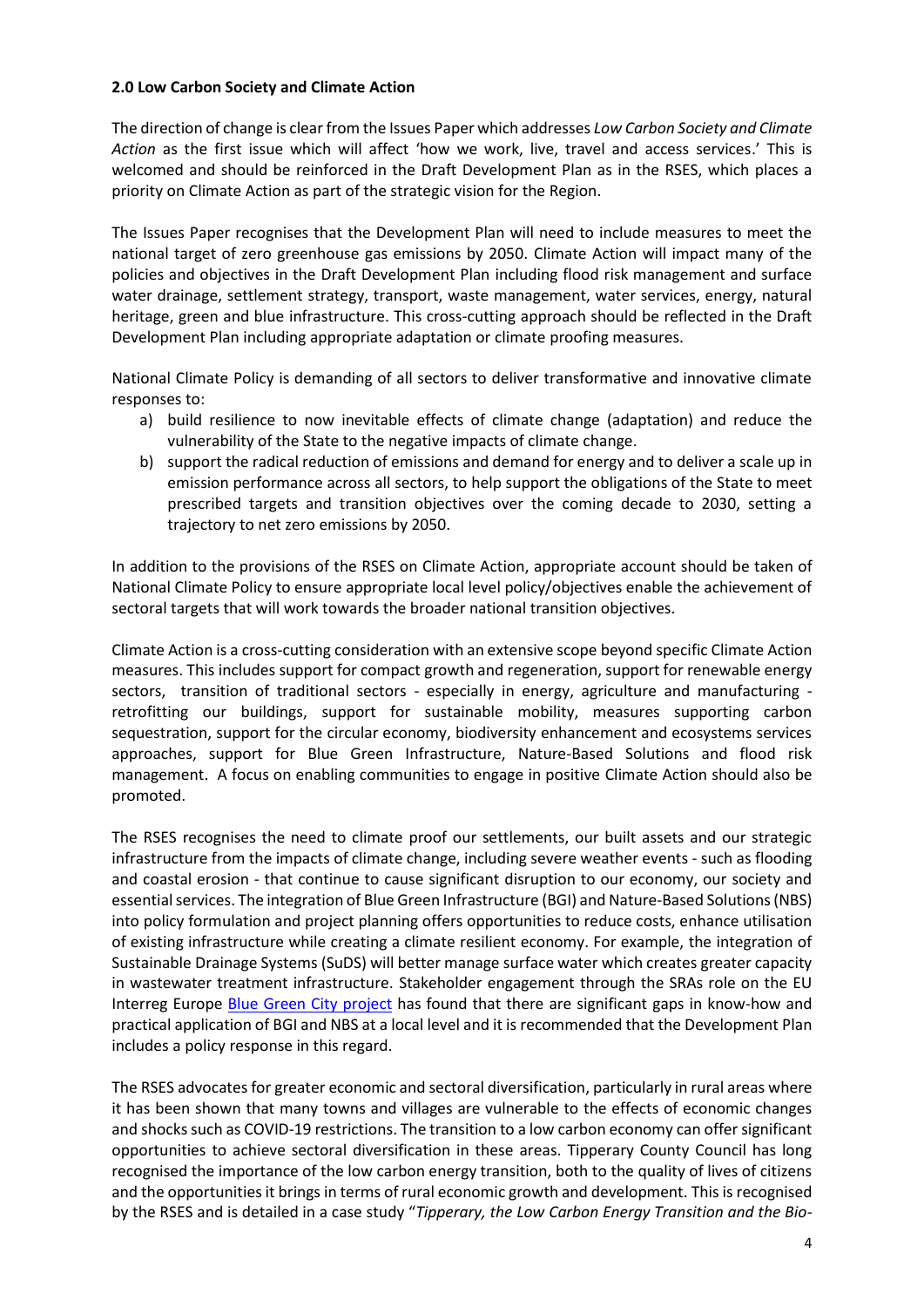*economy"*. Tipperary is at the heart of the global bio-economy opportunity and is designated as a 'European Model Demonstrator Region'. In addition, the location of the National Bio-Economy Campus is at Lisheen and RPO 59 of the RSES provides strong policy support:

*"It is an objective to support the sustainable development of the Lisheen Bio-economy Hub site into a significant economic and employment driver with the potential to significantly contribute towards meeting Ireland's climate change targets as a strategic site of European significance. Such initiatives as the Lisheen site shall be subject to robust environmental assessment including Flood Risk Assessment (if required) and satisfy AA requirements so as to avoid adverse effects on the integrity of European Sites."*

The Issue Paper reflects the economic, societal and environment opportunities for Tipperary through the move towards a low carbon future. The RSES strongly supports this emphasis and the Development Plan should build on this strong platform including policy support for the work of research and development, centres of excellence in the green economy and pilot projects. Details of how the National Bio-Economy Campus is at Lisheen will meet the ambition of RPO 59 and develop into a significant economic and employment driver should be provided in the Development Plan.

A strong body of work has been established by Tipperary's *Climate Adaptation Strategy 2019-2024*. The SRA recommends the inclusion of policies and objectives to reflect this strategy, ongoing Climate Action work by the local authority at local and community levels and the Climate Action priority areas set out in Chapter 5 of RSES for decarbonisation, climate resilience and resource efficiency.

The Draft Development Plan should also provide policy support for the work of the Climate Action Regional Offices (CAROs). This will align with RSES support to the role of CAROs under RSES RPO 88 which states the objective to ensure effective co-ordination of Climate Action with the and local authorities to implement the Climate Action Plan and the National Adaptation Framework.

The Southern Regional Assembly in association with the Eastern and Midlands and Atlantic Seaboard South CAROs will host on-line workshops concerning the effective integration of Climate Action policies and objectives into the spatial planning decision making process. This will assist local authorities in implementing our national, regional and local commitments to transition to a lower carbon and climate resilient society and economy.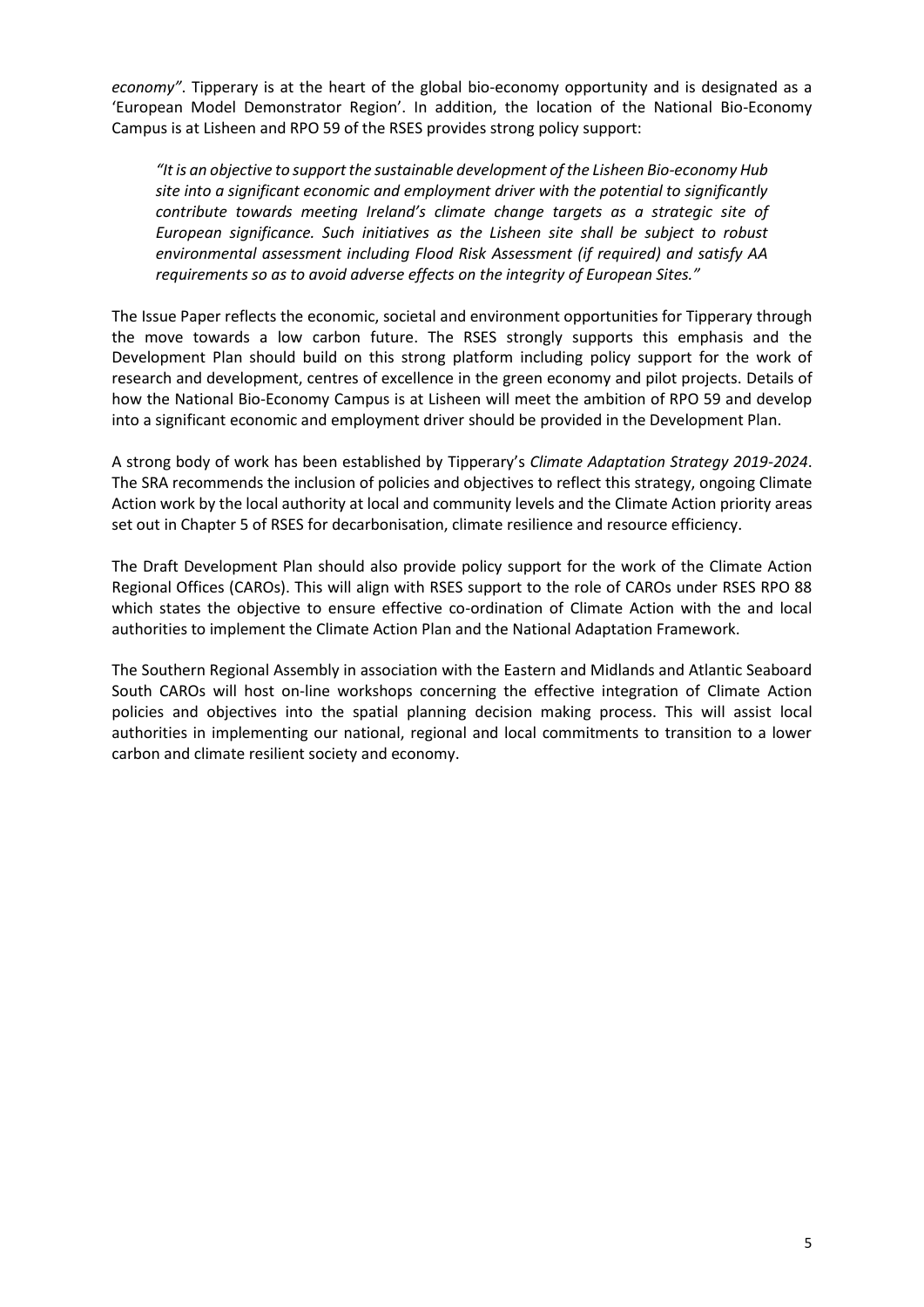### **3.0 People and Places**

*Chapter 3: People and Places* provides the regional settlement strategy. We refer in particular to *Section 3.2: Sustainable Place Framework* and *Section 3.3: A Tailored Approach* and the settlement typology set out in Table 3.2 including:

- 1. Cities and Metropolitan Areas
- 2. Key Towns Section 3.5 (including Clonmel, Thurles and Nenagh)
- 3. Towns and Villages Section 3.6
- 4. Rural Areas Section 3.7
- 5. Networks Section 3.8.

Achieving compact growth is a central theme of the RSES. This means that 30% of all new homes targeted for settlements outside of the cities must be within their existing built up footprints. This level of growth presents both a significant opportunity and a challenge.

Growth targets for each local authority are set to 2031 and require a framework to put actions into practice. For this reason, the RSES focuses on:

- **Strong Collaboration**: Potential networks are identified to encourage cross boundary collaboration.
- **Flexible Framework:** Flexibility is enabled to seek evidence based and tailor-made growth responses by each local authority for different places. Important principles are set for local authorities to follow when determining the allocation, scale and phasing of growth.
- **Transitional Change and Infrastructure Delivery**: The RSES recognises that the level of change required to meet targets cannot be achieved immediately. It will require several RSES/Development Plan cycles and lead-in time for providing infrastructure to achieve the targets to 2040. A strong emphasis is therefore placed on funding mechanisms and holistic approaches to delivering integrated infrastructure packages for our settlements (physical, social, environmental inter alia).

The Core Strategy will be a key element in the Draft Development plan to determine the hierarchy of settlements and appropriate growth rates for the County. The RSES requirements relating to the Core Strategy are set out in Section 3.3 of the RSES and include Regional Policy Objectives (RPOs) such as *RPO 2: Planning for Diverse Areas*, *RPO 3: Local Authority Core Strategies* and *RPO 5: Population Growth and Environmental Criteria*.

New national guidelines for rural housing and development plans are awaited and will provide an important input to preparation of the Draft Development Plan when published together with a Housing Needs Demand Assessment (HNDA).

### *3.1 Key Towns of Clonmel, Nenagh and Thurles*

Fourteen Key Town are identified in the RSES that reflect the differing urban structure across our Region. Three Key Towns are identified in Tipperary County – Clonmel, Nenagh, Thurles - and this needs to find strong expression in the new Development Plan.

Tipperary's three Key Towns will play a critical role in underpinning the RSES and ensuring a consolidated spread of growth beyond the cities to the sub-regional level. While local authorities are supported in targeting growth of more than 30% in Key Towns subject to capacity analysis, it is important to note that the nature, scale and phasing of growth of each Key Town will be determined by local authorities through the Core Strategy. In this regard, local authority initiatives to deliver infrastructure led development and retrofit physical and social infrastructure are critical to improving the quality of life for existing communities.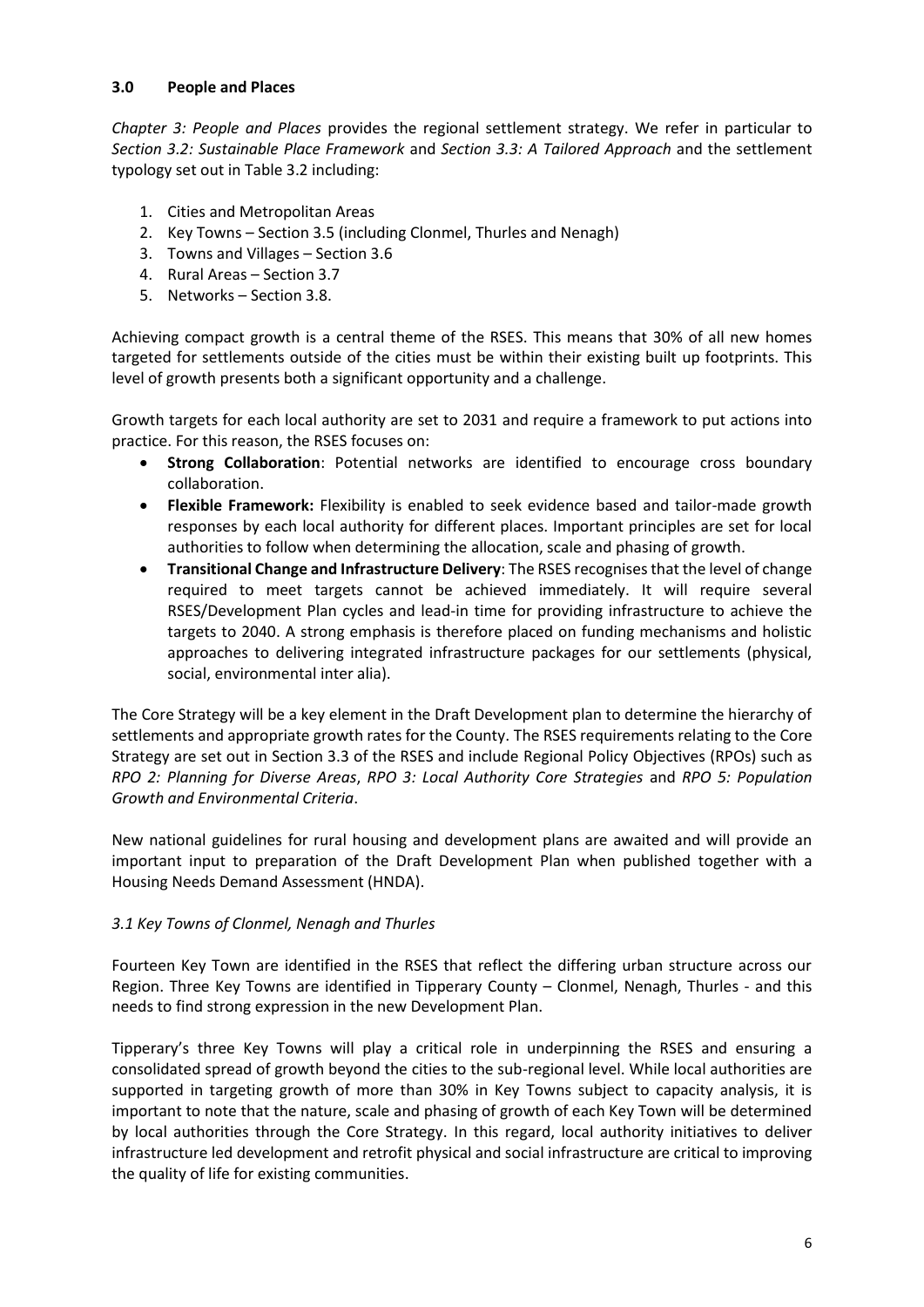The *Settlement and Population Background Paper* recognises that a distinction is made for Clonmel as one of the larger Key Towns in the Southern Region. *Section 3.5: Key Towns* of the RSES states: *"These Key Towns are self-sustaining regional drivers and have a comparable structure to the five regional growth centres identified in the NPF."*

The Draft Plan and Core Strategy should reflect NPF and RSES priorities by positioning Clonmel so as to develop its role as a self-sustaining regional driver within the Southern Region and Nenagh and Thurles in their roles as strategically located urban centres with significant sub-regional roles and influence.

Through the RSES, Irish Water (IW) Investment Plans must align with the objectives and settlement strategy of the RSES and assist the strategic role played by Key Towns. Collaboration is required between IW and local authorities to agree phasing, water and wastewater services to accommodate growth in a phased, sustainable manner. Subject to capacity analysis, Section 3.5 of the RSES states that some Key Towns may justify significant growth while others may place a greater emphasis on strengthened services, facilities and economic roles.

The Issues Paper and Background Papers provide a strong narrative on strengthening the linkages to the three Metropolitan Areas of the Southern Region and on enhancing the important role of towns and villages. However, the proposed policy approach towards Key Towns is unclear as narrative has not been developed to the same extent. This will need to be significantly enhanced and strengthened in the Draft Development Plan. The specific relationships, synergies and collective proposition of the three Key Towns should be explored. This should also be expanded to other settlements and relevant Metropolitan Areas.

### *3.2 Towns and Villages*

The distribution of growth across the County's other towns, villages and rural areas is a matter for the Development Plan to address. The RSES does however seek prioritisation (see *Section 3.6: Towns and Villages*) in the growth allocation for settlements informed by guiding principles as set out under RSES *Section 3.3. A Tailored Approach*.

The RSES recognises that towns and villages are the local drivers for their surrounding areas and a sustainable, infrastructure-led growth approach is encouraged at the appropriate scale. RPO 26 specifically relates to towns and villages. Part (d) of RPO 26 states:

*"Local authorities will identify settlements which can play an enhanced role at subregional level to drive the development of their area;"*

*Section 3.3: A Tailored Approach* states that when allocating for future growth in the Core Strategy of each Development Plan, local authorities will have regard to the RSES settlement typology and apply the following guiding principles:

- Scale of population and its existing performance;
- Extent to which a settlement is located inside or outside one of the three defined Metropolitan areas
- Scale of employment provision, number of jobs, jobs-to-resident workers ratio and net commuting flows.
- Compliance with NPO 72 of the NPF.
- Linking Core Strategies to an evidence base on the availability and deliverability of lands within the existing built up footprints.
- Extent of local services and amenities provided.
- Rate and pace of past development and the extent to which there are outstanding requirements for infrastructure and amenities
- Extent to which sustainable modes of travel can be encouraged.
- Accessibility and influence in a regional and sub-regional context.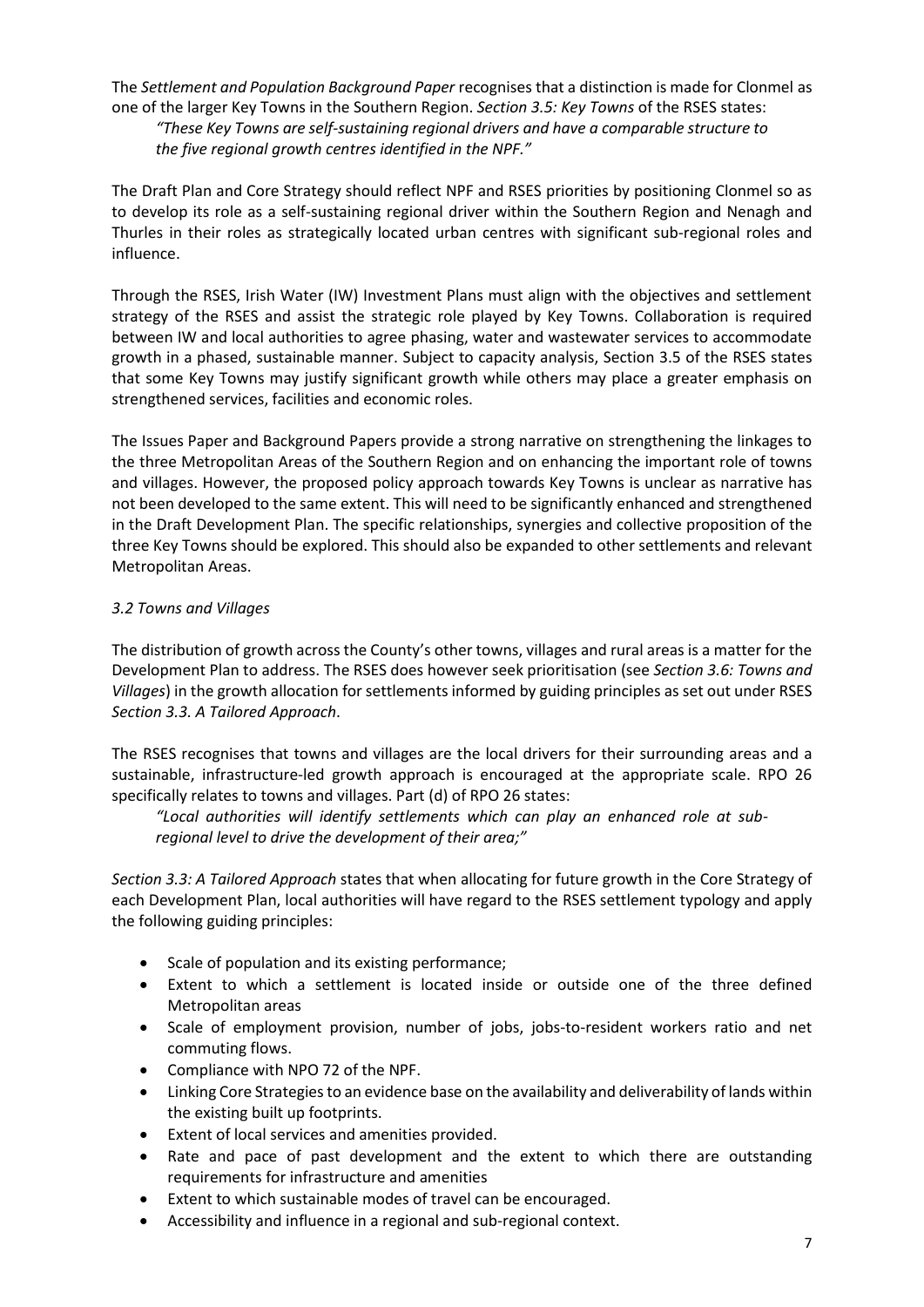- Sub-regional interdependencies
- Accessibility as a service centre for remote and long-distance rural hinterlands.
- Track record of performance and delivery, as well as ambition and scope to leverage investment
- Environmental and infrastructure constraints.
- The appropriate density and scale of development relative to the settlement and location.
- Need for attractive, alternative options to rural housing within smaller towns and villages.

Section 3.6 of the RSES states that Development Plans should include appropriate guidance for new homes in small towns and villages and renewal initiatives to assist an evidence-based approach to identifying appropriate sites for housing, social and physical infrastructure, including water and wastewater infrastructure. The 'Cluster Guidelines' prepared by Tipperary County Council are acknowledged within the RSES as an example of good practice. This will assist in providing a sustainable measure for villages renewal outcomes

The Issues Paper makes the important link between Tipperary and its settlements to the wider economic performance of the Region and connections to the cities of Cork, Limerick and Waterford. The Issues Paper also sets out the importance of the growth of these cities to achieve NPF objective of balanced regional development. The Development Plan should also address and develop the opportunities for specific relationships and synergies with between settlements and Tipperary's three Key Towns. To ensure consistency in the use of terms, the references to "Regional Cities" should be changed to the updated terminology used in the RSES e.g. "Metropolitan Areas" or "Cities".

The Issues Paper and supporting background papers have a strong and positive focus on creating quality places and more sustainable communities. This is strongly supported and aligns with the Sustainable Place Framework of the RSES (see RPO 31).

#### *3.3 Rural Areas*

The RSES strongly supports the development of our rural areas, and Chapter 3 recognises the decline of population and services in many of our smaller settlements as a problem of strategic national and regional importance and acknowledges the need for investment to reverse decline and attract population and enterprise growth.

*Section 3.7: Rural Areas* of the RSES states that Core Strategies in Development Plans should identify areas under strong urban influence in the hinterlands of settlements. They will set an appropriate rural housing policy response to avoid ribbon and over-spill development from urban areas, support revitalised towns and villages, achieve sustainable compact growth targets and protect the rural resource for rural communities, including people with an established local connection to the area and relevant policy is set out in RPO 27. This facilitates the needs of rural communities, whilst controlling pressures for urban-influenced housing demand. Updated national guidance is anticipated.

The importance of our rural areas is highlighted throughout the RSES including for example rural economic development (see Section 4.5), and rural connectivity (see Section 6.3 and RPOs 158 and 172). Various parts of our rural Region have different requirements requiring local customised responses, but all require greater economic diversity and innovation to ensure resilience.

The Issues Paper takes a positive approach in supporting the towns and villages as the backbone to the social and rural fabric of Tipperary. Placemaking and regeneration are prominent and are advocated throughout the Issues Paper. The vision for town and village centres as sought-after commercial and cultural hubs with sustainable living opportunities for all types of families is particularly welcomed and supported.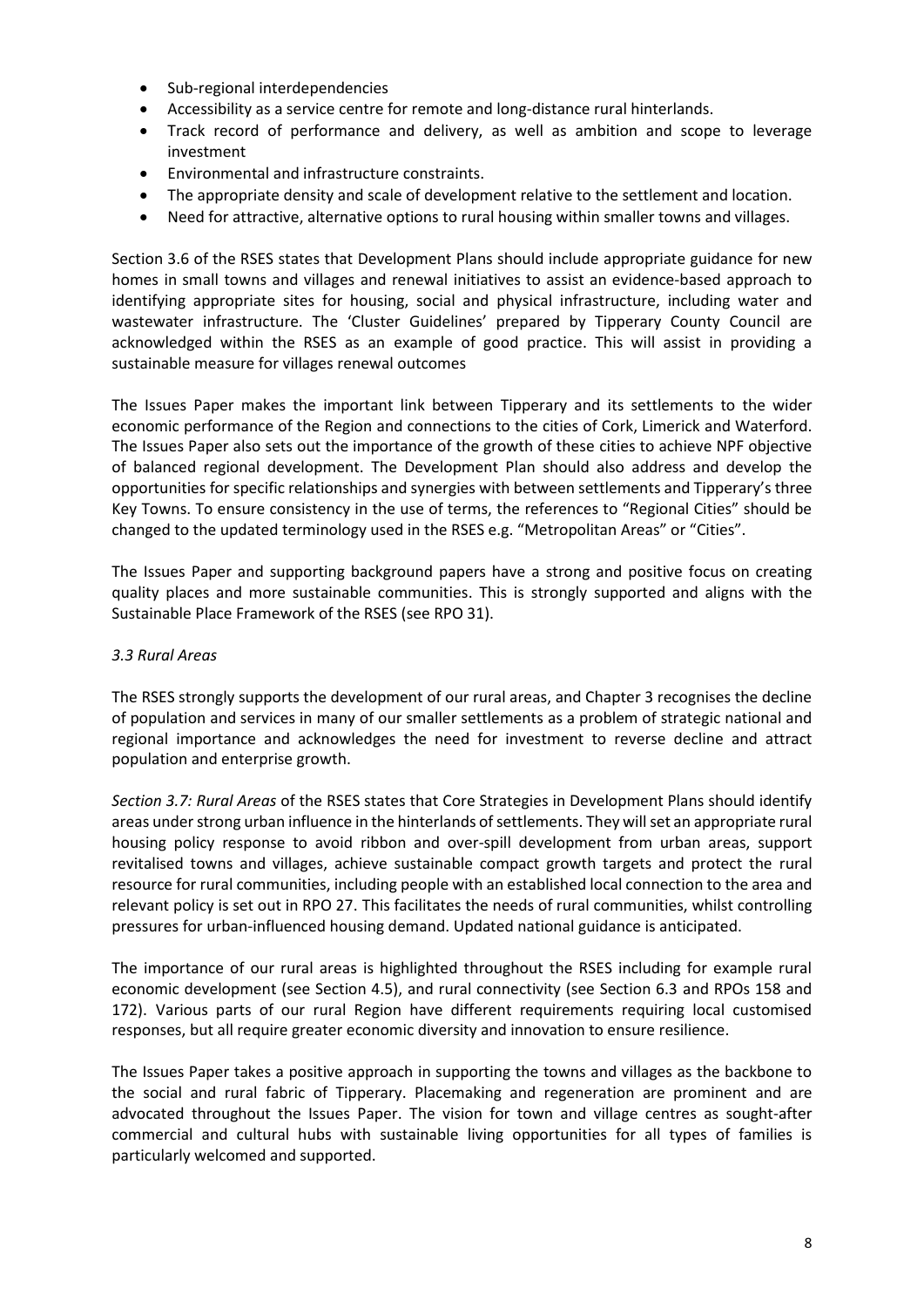#### *2.4 Networks*

The RSES recognises that's when settlements combine their similar economic strengths and specialisms it provides strategic opportunities to drive the regional economy. These networks present opportunities for collaborative projects and shared benefits from strategic infrastructure investments, particularly from improved inter-regional connectivity (transport networks and digital communications).

Chapter 3 and 4 identify the importance of networks, with examples of settlements sharing assets and collaborating to drive economic growth. From a Development Plan perspective, it is important to note that while the RSES process has identified the potential for collaboration actions, a commitment to deliver is required at a local level if opportunities are to be realised.

The Limerick-Waterford Transport and Economic network/axis is a potential network that is relevant to Tipperary. This potential network along a strategic east-west axis across the Region links the cities of Limerick and Waterford, the Atlantic Economic Corridor and Eastern Corridor and includes Clonmel, Carrick-on-Suir, Cahir and Tipperary Town. Early initiatives along this axis include the River Suir Blueway.

The RSES also identifies the economic role played by smaller scaled settlements for their surrounding rural hinterlands and the opportunities for sharing assets and opportunities (see RPOs 28, 29 and 30) between different settlements to drive rural economic growth. The Issues Paper also identifies this opportunity and the SRA supports initiatives through the Development Plan to harness the potential of such networks.

#### *3.4 Compact Growth and Regeneration*

Compact growth and regeneration are cross-cutting themesfor settlements of all sizes. The RSES seeks a dynamic Development Plan approach to achieve Core Strategy growth targets. S*ection 3.11: Regeneration* states that the regeneration and development of urban brownfield and infill sites to achieve higher density populations will need to be a priority for local authority plans, with a focus given to mixed-use developments for vibrant living and working urban centres.

In relation to Key Towns and other towns and settlements, RPO 35 (c) states:

*"Development Plans shall set out a transitional minimum requirement to deliver at least 30% of all new homes that are targeted in settlements other than the cities and suburbs, within their existing built up footprints in accordance with NPF National Policy Objective 3c. This will be evidence based on availability and deliverability of lands within the existing built up footprints."*

*RPO 34: Regeneration, Brownfield and Infill Development* states that, in pursuit of the NPF's NPO 3a, 3b and 3c, the Development Plan Core Strategy should be accompanied by specific objectives setting out the achievement of urban infill/ brownfield development. Considerations for brownfield site remediation are provided by RPO 34.

The RSES recognises that infill and brownfield development is complex. In this regard, active land management initiatives are supported through *RPO 37: Active Land Management* while the work of the Land Development Agency is supported in RPO 36. Collaboration is required between Irish Water (IW) and the local authorities to agree phasing, water and wastewater services to accommodate growth in a phased, sustainable manner.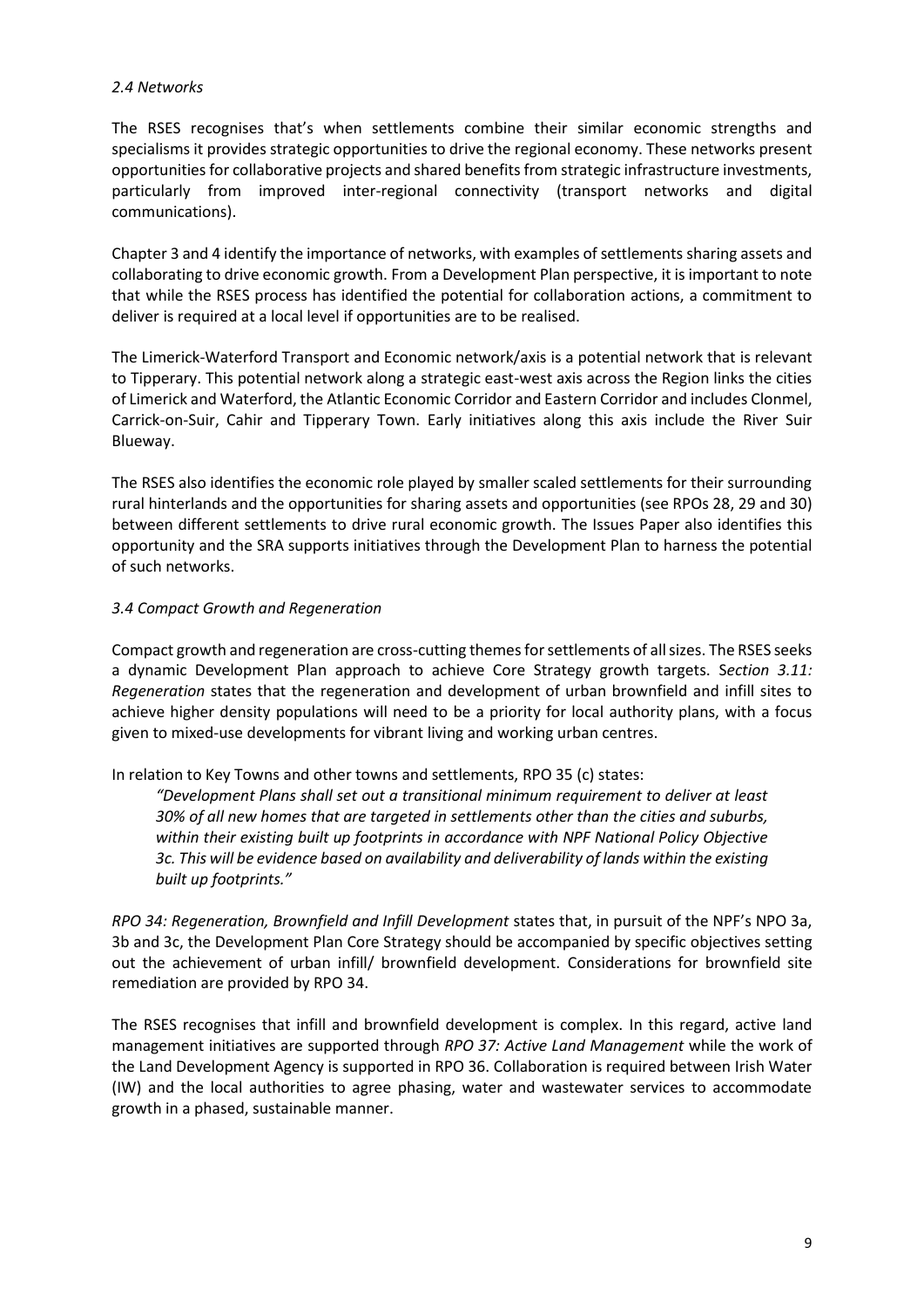#### **4.0 Economic Development and Employment**

*Chapter 4: A Strong Economy Innovation and Smart* provides a 'regionalisation' of national economic policy. The RSES states that our Region needs to transform our enterprise base through diversification and innovation for longer term resilience while managing potential vulnerabilities.

### *4.1 Economic Strategy*

Five economic principles are contained in RSES economic strategy and these should be reflected and integrated into the Development Plan:

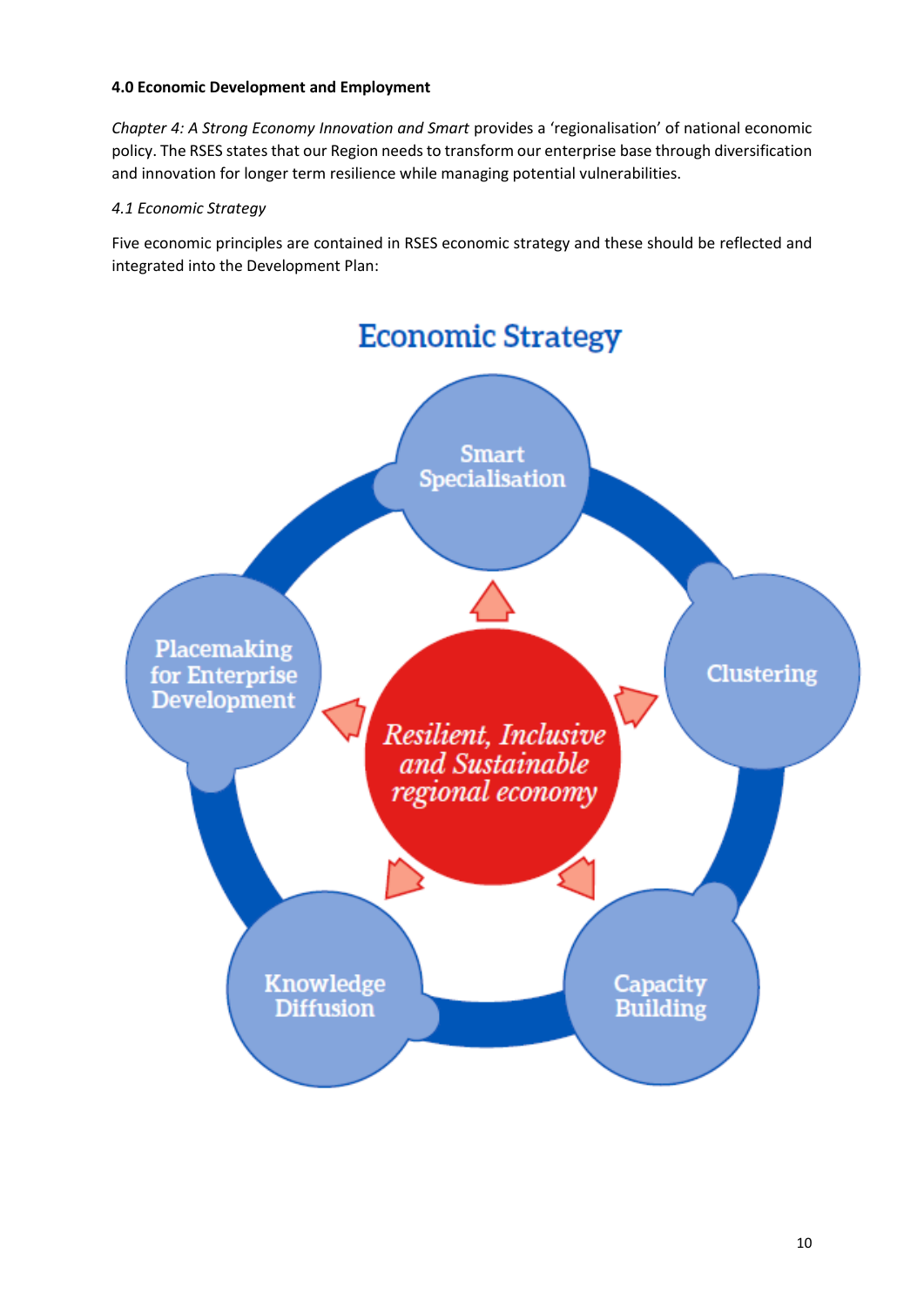- 1. **Placemaking** will be instrumental to ensuring that Tipperary retains and attracts sufficient human capital and talent.
- 2. **Capacity Building** is required to bid for and win competitive funds and to ensure successful implementation of the Development Plan. The key message of the RSES is for all local authorities and relevant agencies to ensure they have capacity to identify funding resources for implementation and this should be reflected in the formulation of the Draft Development Plan.
- 3. The full scope of future work and skills required for our economy remains unknown. Creating the culture of learning through **Knowledge Diffusion** and the creation of a Learning Region are essential to securing greater economic resilience. The RSES promotes the establishment of a Learning Region which will build our skill base. Encouraging collaboration between higher education institutes, the Regional Skills Fora and the Educational and Training Boards presents the potential to develop skills and knowledge in areas most exposed to technological disruption. By supporting community and education providers, Tipperary can ensure that knowledge and skills are spread to all citizens to help address skills shortages and lifelong learning challenges
- 4. The RSES states that it is important that an enterprise-friendly ecosystem is facilitated, including skills-matching, collaborations between government, industry, higher education and communities. **Smart Specialisation** will play a central role as it brings together key stakeholders to identify the competitive advantages of an area with the view of developing economic opportunities.
- 5. Fostering modern **Clustering** policies is a strong feature of the Region's economic strategy. The Mid-West Skills Forum has been particularly successful in establishing clustering initiatives and this should be reflected in the Draft Development Plan.

### *4.2 Economic Drivers*

The Issues Paper places a welcomed emphasis on placemaking to drive the economy. Placemaking will create conditions necessary for sustaining jobs and competitive advantages, while increasing the attractiveness of Tipperary as a location to work, live and invest. Key infrastructural requirements have been provided for all of Tipperary's Key Towns in Chapter 3 of the RSES and these should be considered in the Development Plan. In addition, *RPO 11: Key Towns* states that it is an objective to:

*"support and promote placemaking in all Key Towns to include public realm regeneration and urban renewal initiatives and public private partnership approaches for town centre regeneration"*

Section 4.8 of the RSES states that with the introduction of competitive bids as part of Project Ireland 2040 and similar frameworks to access funds from sources such as EU programmes, there is a need to ensure that all local authorities and local stakeholders have sufficient capacity to identify funding sources and to prepare professional and robust applications. The Issues Paper encourages a collaborative process to drive transformation projects. This approach is welcomed and is consistent with the RSES economic strategy.

Developing the economic potential of Tipperary's three Key Towns, towns and villages will provide the economic catalysis for rural areas. *Section 4.5: Rural Development* states that sustainable rural communities are dependent on viable and vibrant towns and villages. Various parts of rural Tipperary have different requirements requiring local customised responses, but all require greater economic diversity and innovation to ensure resilience. Section 4.5 and RPOs 43 to 50 set out key policy areas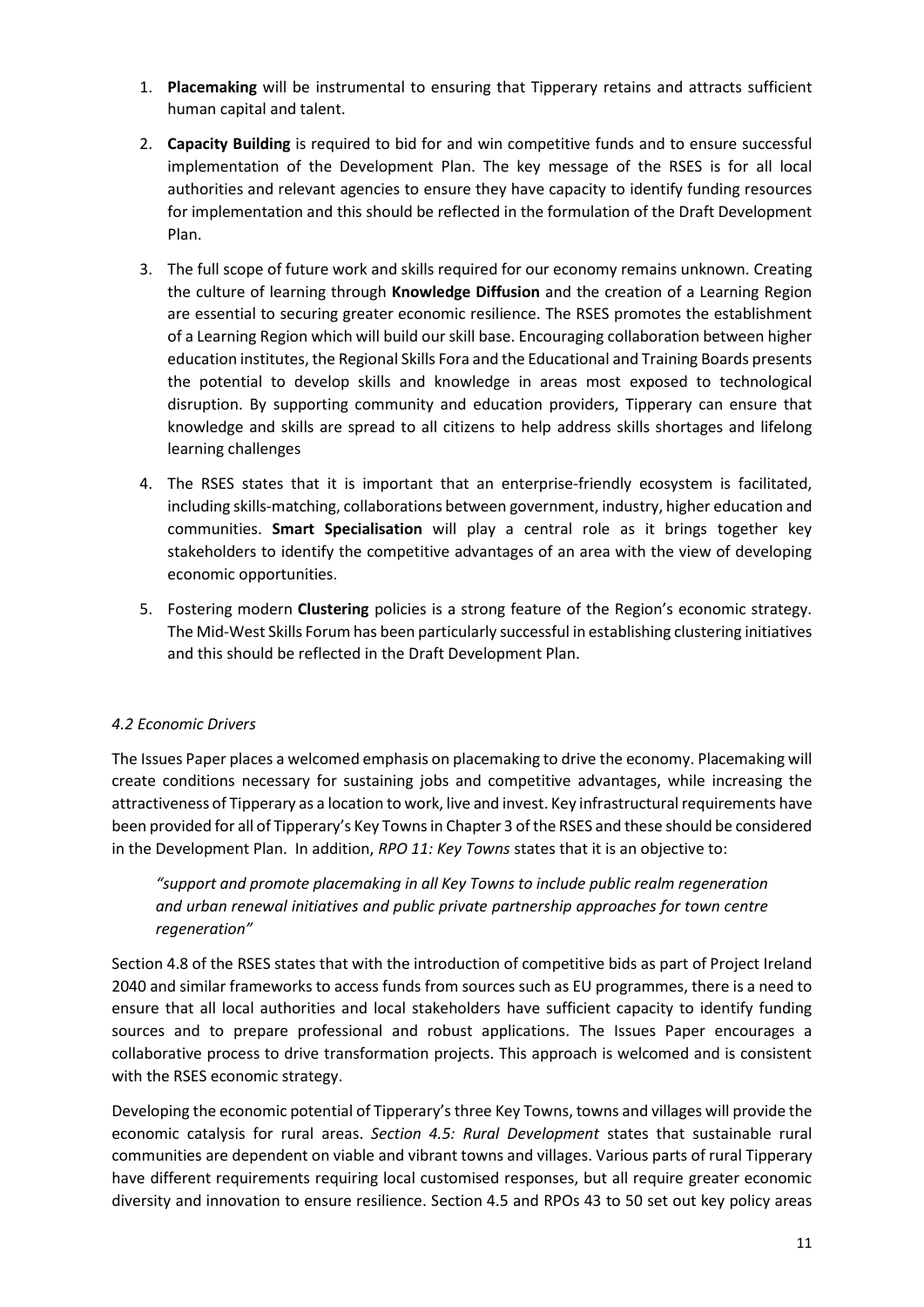to support rural development including the need for digital and physical infrastructure and polices. Good practice examples are cited which may offer policy solutions and responses in the Draft Development Plan. Cross boundary co-operation within our Region to address similar problems is a key theme of the RSES and this may be explored further through the Development Plan process

### *4.3 Sector Development Opportunities*

Particular industries have place-specific needs, such as proximity to high-energy services infrastructure, water capacity, availability of employees, proximity to public transport, access to international markets through airports and ports, and serviced lands. Section 4.6 of the RSES states that these issues should be considered in Development Plans.

The Issues Paper states that a reimagination of towns and village centres is required. The RSES champions innovation in the retail sector in response to changing patterns of activity, including online retail. The retail business model is evolving in a digital direction and therefore retail should be at the centre of any digital strategies developed by local authorities. A settlement centre should attract consumers by offering a unique retail experience and to evolve in line with data about shopping preferences and behaviour. The RSES supports mechanisms to support traditional retailers in the transition to technology led, experiential retail models.

The Issues Paper and Economy and Employment Background Paper are strong in accentuating the opportunities for Tipperary in a move toward a low-carbon economy. Section 4.6 of the RSES recognises that the transition to a low carbon future will see entire sectors of the economy undergo radical changes which will create new types of enterprises and jobs. The Development Plan process provides the opportunity to explore the required investment in new skills, as well as appropriate assistance and incentives to enable enterprise to make the transition.

It is important given the rapid evolution of the economy that Tipperary has the capacity to adapt to emerging trends. New sectors are constantly emerging and policy approach of the Development Plan should be flexible to allow adaption to emerging sectors. Section 4.6 of the RSES supports enterprise transitions to Industry 4.0 and equipping people with the necessary skills to adjust and adapt to technology changes and disruptions, while creating an enterprise ecosystem that promotes innovation and entrepreneurship in emerging opportunities. This will improve competitiveness and resilience which are in turn underpinned by skills development, innovation capacity, trade and competition, and infrastructure investment.



#### Components required to develop resilient and competitive economic growth

The delivery of actions under Mid-West Regional Enterprise Plan and Mid-West Regional Skills Forum are important and should be supported through the Draft Development Plan.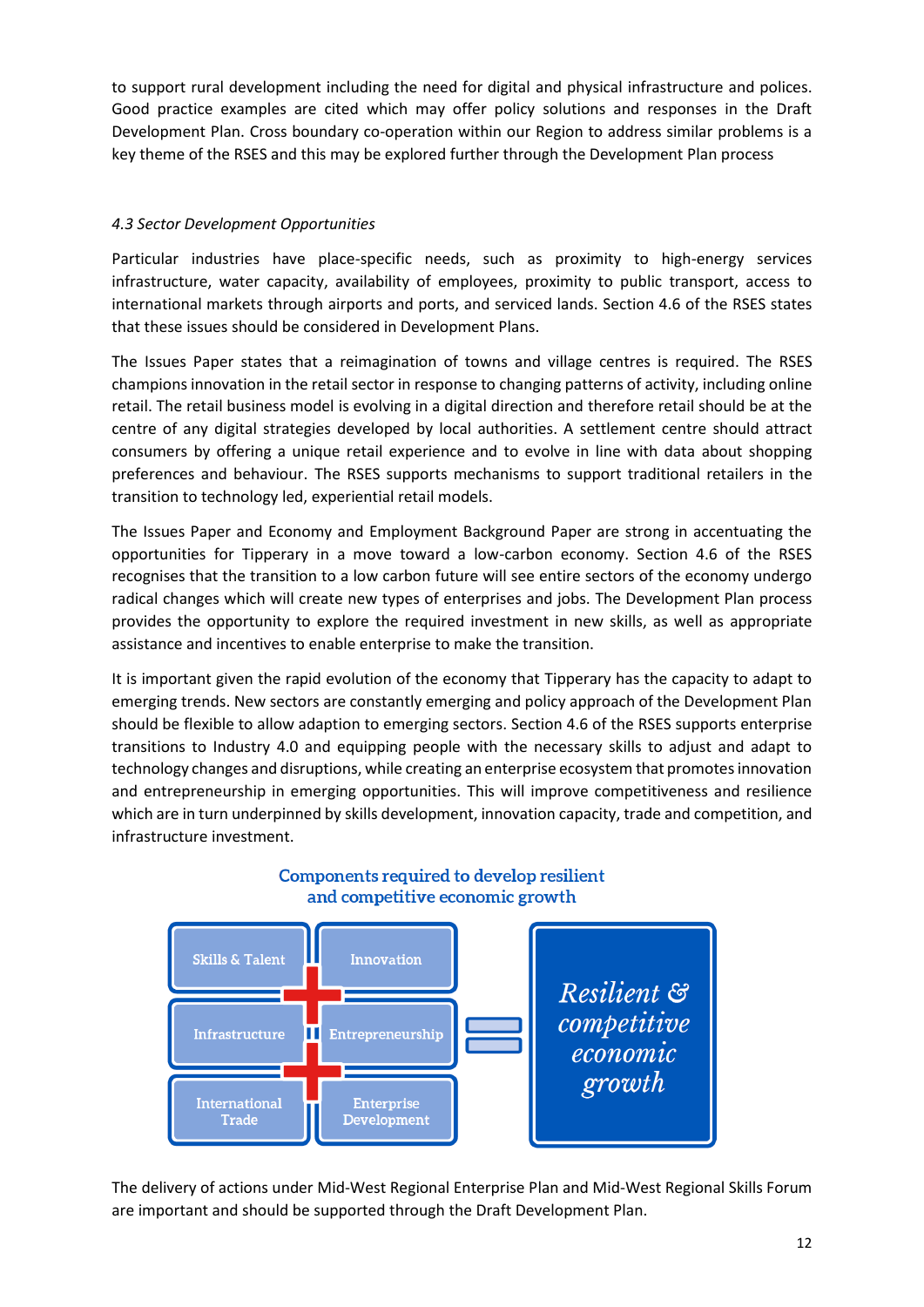#### *4.4 Regional Economic Analysis Reports*

The three Regional Assemblies have published the [COVID 19 Regional Economic Analysis](https://www.southernassembly.ie/uploads/general-files/CV19-Regional-Economic-Analysis.pdf) to inform policymakers at a local, regional and national level of the extent of economic exposure and resilience across Ireland. This is consistent with the key principal of building economic resilience as supported in the RSES (*RPO 75: Anticipating Economic Structural Changes*).

This report developed a COVID-19 Exposure Ratio which represents the total number of its commercial units that were operating in the sectors likely to be worst affected by the COVID-19 outbreak, as a proportion of its total commercial stock as of September 2019. The higher this ratio is for an area, the more likely this area is exposed to significant economic disruption.

The report shows Tipperary County has a relatively low "COVID-19 Exposure Ratio", with 46.1% of its commercial units operating in the sectors likely to be worst affected. The report indicated an Exposure Ratio of 48.7% for Clonmel, 45.9% for Nenagh and 45.2% for Thurles. The economic impact of COVID-19 will have far reaching implications and the ability of policymakers to use an evidence-based approach in identifying the exposure, resilience and appropriate responses is critically important.

The three Regional Assemblies have also published a [Regional Co-Working Analysis](http://www.southernassembly.ie/news/news-article/regional-co-working-analysis) report. Providing a wide range of options will attract highly skilled workers and retain them in our regions. With remote working very much becoming part of normal working patterns in certain sectors, this potential has gained significant traction and attention since the outbreak of COVID-19. To help fully understand this potential, the Regional Assemblies have taken an important step in building a stronger evidence-based approach through the Regional Co-Working Analysis report.

The report provides a stocktaking exercise on the number of private sector workers capable of operating remotely at regional and county level. The degree to which regions can capitalise on the potential of remote working will depend on a variety of factors - including but not limited to - the quality and strategic location of co-working hubs available. To explore this further, the three Regional Assemblies of Ireland have – through desktop research and consultations with Local Enterprise Offices – embarked on identifying co-working hubs throughout the country. Based on the information available to date there does appear to be scope for enhancement of co-working infrastructure in Tipperary.

In Tipperary County the estimated number of private sector workers capable of operating remotely, as of Q2 2020<sup>1</sup>, is 6,396. De-coupling dependency from daily communing over long distances can enhance the quality of life, reduce environmental impacts and support more sustainable business practices. This will assist in sustaining our capacity for growth, realising RSES and Project Ireland 2040 policy objectives, and help prepare for a more Climate resilient future.

<sup>1</sup> Regional Assemblies of Ireland calculations using data from the CSO's Q2 2020 Labour Force Survey / Census 2016. See Regional Co-Working Analysis for further details.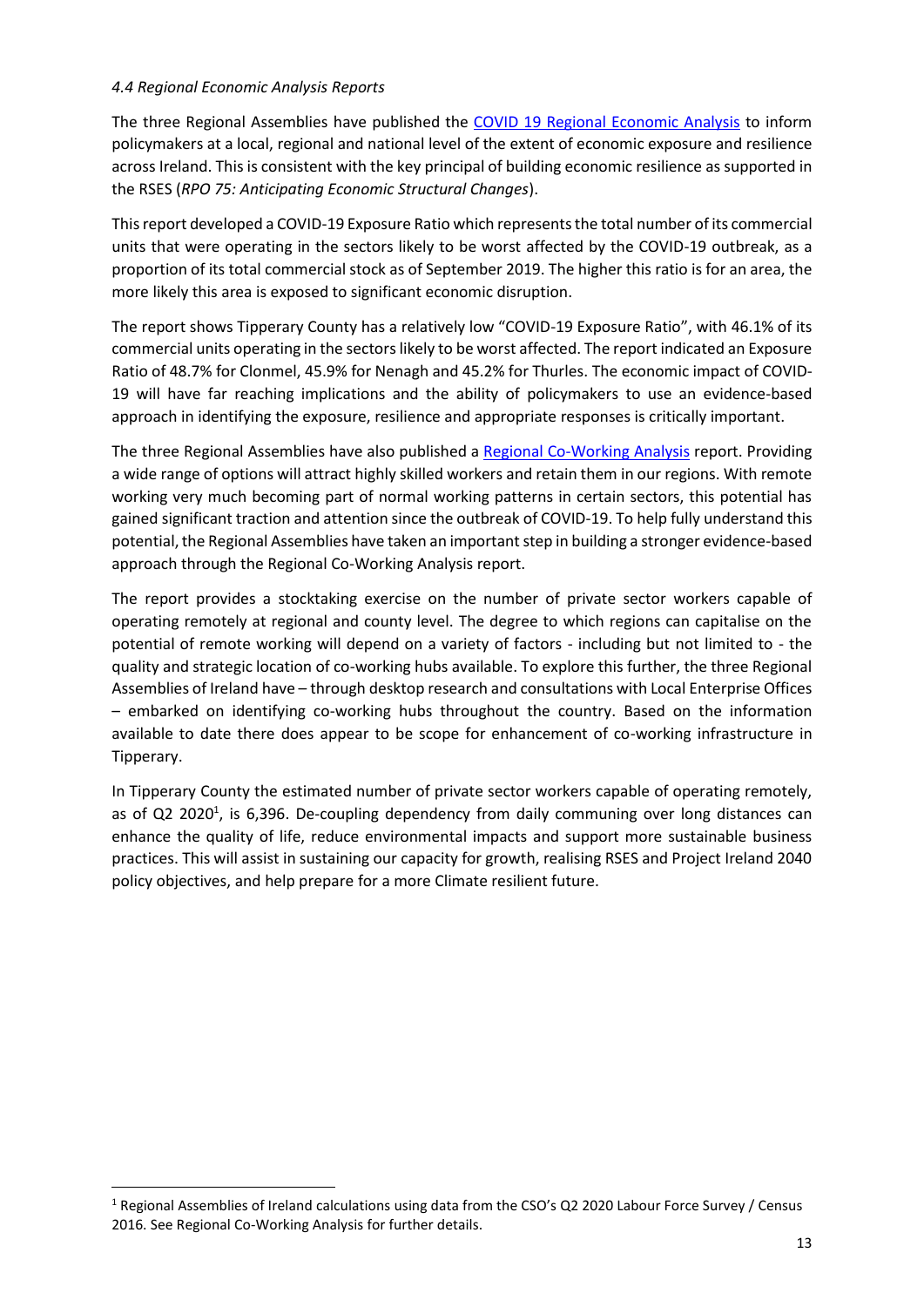#### **5.0 Environment**

There is a strong environmental theme running throughout the Issues Paper and Background Papers *Chapter 5: Environment* of the RSES integrates sustainable economic and social development with the protection and enhancement of the natural environment. The vision is of social progress and prosperity that will be advanced by sustainable policies and objectives for developing a quality human environment and living conditions consistent with respect for the natural environment. The Issues Paper has embraced this approach and the Regional Assembly looks forward to its elaboration and evolution in the Development Plan process.

The RSES recognises that our economy and society are wholly dependent on the resources and services provided by the natural environment. A high-quality environment enhances our well-being and quality of life. It also offers a strategic competitive advantage in attracting enterprise and encouraging economic activity in the Region. This is a key competitive advantage for Tipperary and one which can be further enhanced through a strong policy approach.

The RSES recognises that a policy approach based solely on environmental protection and conservation will not suffice and emphasizes that the factors of environmental progress are assembled around local economic and social motivation. The RSES promotes the recognition of 'services' provided by the natural environment in Section 5.2, where the term 'ecosystem services' is applied to the benefits derived from our ecosystem. The integration of ecosystem services into the preparation of the Draft Development Plan as per RPO 110 will be an important tool in this regard.

An advanced approach is payments for ecosystem services and examples of the Burren Programme, river restoration projects and Upstream Thinking in the UK are provided in Chapter 5. These approaches have assisted in diversifying the rural economy and creating greater economic and environmental resilience, all of which are important themes in the RSES. There are a growing number of examples of these initiatives in our Region, particularly agri-environmental schemes and projects funded under the European Partnerships Initiative (EIP). The Mulkear River Catchment Project is an example. An ecosystem services approach can ascertain what services and benefits are likely to accrue from an action or project. This can assist decision-making. Societal issues can also be tackled in such an approach e.g. the agri-environmental schemes provide a significant source of alternative income for a rural economy. This would possibly be an aspect to investigate through the Development Plan process and a policy response may emerge.

The SRA welcome the emphasis on Blue Green Infrastructure (BGI) in the Issues Paper and recommends expanding this concept to include Nature-Based Solutions (NBS) in the Draft Development Plan. Benefits are wide ranging and include (inter alia) food production, enhanced property values, health, climate change mitigation and adaptation, more effective management of urban flood risk, improved access, additional and more useable public open space, and improved biodiversity. It therefore affects the quality of life for everyone. It helps to define a sense of place and the character of our communities; provides important spaces for recreation with associated health and wellbeing benefits and strengthens the resilience of our natural environment to change. Protecting these assets and enhancing the benefits that they provide is integral to the future.

The RSES promotes the guidance document, *Planning for Watercourses in the Urban Environment* published by Inland Fisheries Ireland which provides an integrated watercourse protection strategy. RSES also states that spatial planning can play a significant role in ensuring that the design of developments prevent and reduce diffuse pollution, including the use of Sustainable Drainage Systems (SuDS). Development Plan policies that support these good practices are strongly encouraged.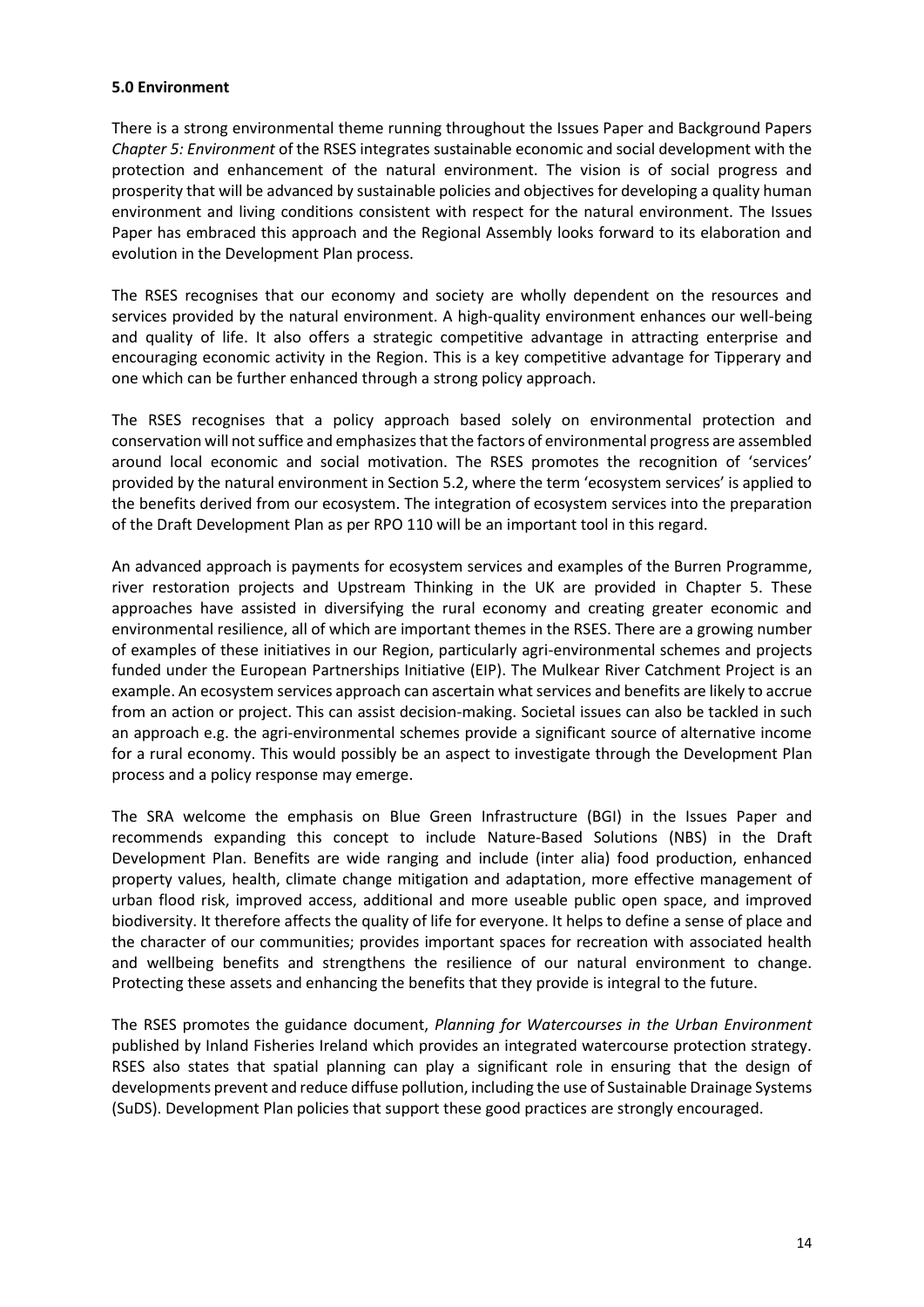### **6.0 Connectivity, Transport and Infrastructure**

### *6.1 Digital Connectivity*

Digital infrastructure and smart technologies are critical enablers for economic and social revitalisation. Enhanced quality and provision of digital and mobile telecommunications infrastructure is critical for the revitalisation of towns, villages and rural areas. Developments in information and communications technology (ICT) continues to fundamentally change how our society and economy functions.

The RSES supports a Smart Region to build on existing Smart City initiatives which embed digital technology across many functions to improve our quality of life. These concepts can also be applied to towns, villages and rural area. For example, Enniscorthy town has taken the initial steps towards the achievement of Smart Town Status with the establishment of the FAB LAB in 2017, the development of a Technology Park for smart business and the establishment of the National Zero Energy Building training centre.

To optimise the opportunities from smart technology, access to high-speed, high capacity digital and communications infrastructure is required. This is fundamental to ensure parity for all locations in our Region.

### *6.2 Transport and Mobility*

The Issues Paper states that current transport trends are unsustainable and in order to meet future travel demand, change is needed. Urgent actions are required to improve modal change to sustainable mobility, especially when commuting trips nationally are expected to rise by 35% over current levels by 2040<sup>2</sup>. The RSES addresses this challenge by placing a significant emphasis on a switch to sustainable mobility by requiring:

- Lower tiered plans and other transport strategies to enact land use and transport planning integration.
- The distribution of future population and employment growth must be aligned with transport infrastructure.
- Targets for modal change at a local level must be set.
- Actions, assisted through National Development Plan (NDP) investment, must target sustainable transport infrastructure as a priority.
- Increased priorities must be set for increased permeability in settlements for active travel, integrated multi modal travel chains, bus, rail, walking and cycling networks and inclusion of innovations in e-mobility.

The preparation of transport and mobility policies in the new Development Plan is a major challenge. There are some broad areas to consider a policy approach:

- (1) Improved regional accessibility by road and rail.
- (2) Improvements to local public transport services and sustainable transport modes for the three Key Towns and for the wider county with improved connectivity from towns, villages and rural areas as alternatives to use of the private car.
- (3) Policies to support the sustainable movement of freight through the County and onwards to ports and airports.

Successful integration of employment, housing and services with improved transport infrastructure is a priority issue. *RPO 151: Integration of Landuse and Transport* and *RPO 152: Local Planning Objectives*

<sup>2</sup> DTTS Sustainable Mobility Policy Review 2020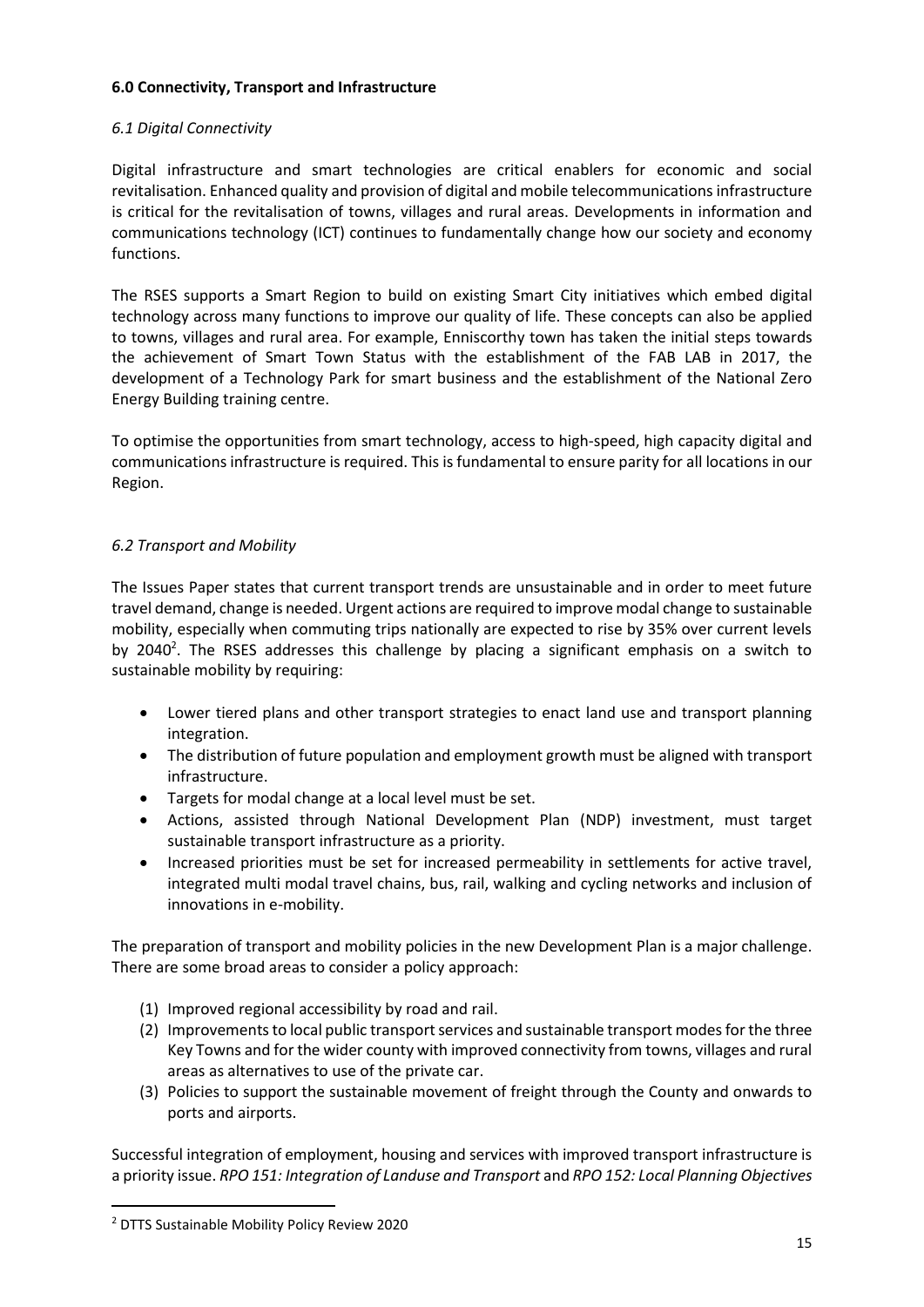set out important principles to guide land use development in settlements to enable behavioural change and support active travel and viable public transport services with the right development in the right locations.

The RSES supports the role of Local Transport Plans (LTPs) to be prepared for Key Towns and other settlements (RPO 157) by local authorities based on Area Based Transport Assessment guidance from the NTA and TII. LTPs are important new land use and transport planning tools. Their preparation and implementation by transport agencies and local authorities is a new requirement in planning, sought by RSES objectives. Kilkenny City for example are currently preparing a LTP. These initiatives are an important step in improving sustainable mobility and they will assist actions at a local level to achieve sustainable 10 Minute Towns.

The Issues Paper references the RSES focus on a framework for the integrated development of sustainable transport infrastructure (page 19). There is a strong emphasis on linking placemaking policy to connectivity in the RSES. For example, the RSES supports 10 Minute Cities and Town neighbourhoods (*RPO 176: 10 Minute City and Town Concepts*) as a concept whereby a range of community facilities and services are accessible in short walking and cycling timeframes from homes or are accessible by high quality public transport services by connecting people to larger scaled settlements delivering these services. Communities will need sufficient densities to realise the potential of a 10 Minute Town and its benefits for placemaking. The Draft Development Plan should include measures to support opportunities for sustainable 10 Minute Town neighbourhoods and to develop good practice in the concept.

The SRA are a partner in the EU Interreg Europe MATCH-UP project which aims to aims to achieve significant improvements of modal interchange to foster low-carbon urban mobility. An outcome from the project is to set a framework of good practice to implement 10 Minute City and Town concepts successfully in the Region. This report along with supporting information is available on the SRA [website.](https://www.southernassembly.ie/regional-planning/rses-implementation/10-minute-towns)

RSES support for intra-regional rural connectivity and improvements to transport networks along the Region's national tourism corridors in Chapter 6 are important for Development Plan policy for strengthened rural connectivity. Road based transport is often the only viable mode for rural and peripheral locations. The strategic road improvement schemes identified under the NDP are supported in the RSES (RPOs 167 and 168). The Draft Development Plan should ensure investment in road infrastructure is also framed in economic, social, environmental and sustainable transport terms (the opportunity to strengthen rural public transport and bus networks).

The delivery of cycle routes and greenway and blueway corridor projects are cited in the RSES for regional support but of equal importance from a regional perspective are smaller, cost effective measures to enhance walking and cycling permeability within and between our settlements. RPO 174 especially is a strong support for local authority policy and actions to improve walking and cycling facilities within and between settlements.

Investment and steady state maintenance in our existing road networks are still important. The RSES supports the role of our road networks as economic corridors for the movement of goods, as public transport corridors and as "life-lines" to rural and peripheral locations. Investment in road networks is supported in the context of an increased priority for low carbon transportation, public transport networks and increasingly for use by e-mobility modes (such as autonomous and electric vehicles).

### *6.3 Infrastructure*

The RSES requires phased growth targets in tandem with infrastructure services under local authority Development Plans. It requires actions by key stakeholders to ensure water and wastewater infrastructure is coordinated and delivered in a timely manner to facilitate growth targets, with a specific focus on locations with the highest concentration of planned compact growth.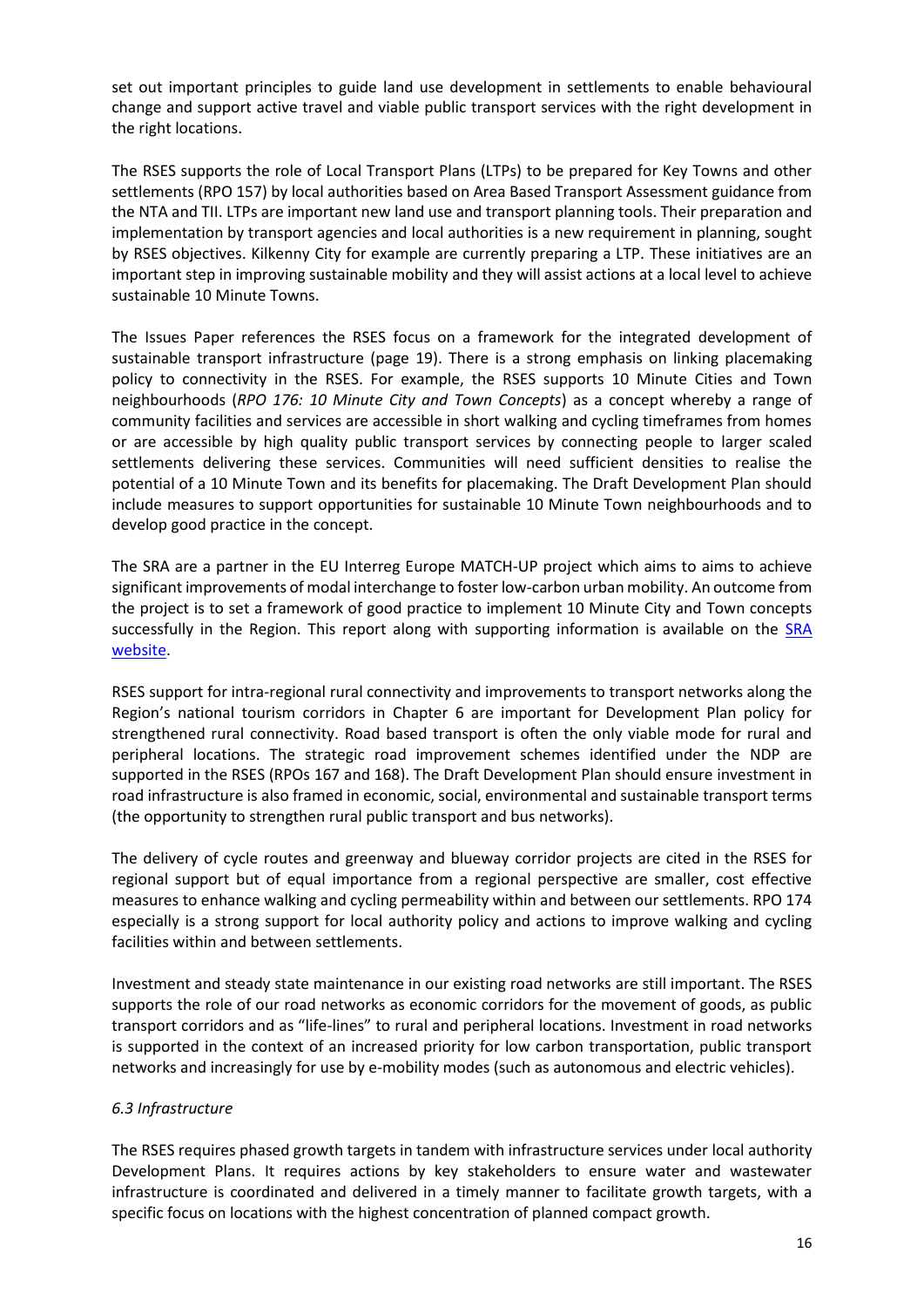To achieve this, RSES objectives require a Core Strategy approach for phased infrastructure-led development in Development Plans and for Irish Water (IW) to align their Investment Plans with the settlement strategy and objectives of the RSES. To address capacity, RSES also requires Irish Water Investment Plans to address drinking water supply (under an IW National Water Resources Plan), the delivery of Strategic Water Supply projects and Strategic Drainage Area Plans. Such measures also address the EU Urban Wastewater Treatment Directive to eliminate pollution, protect and improve the quality of our water resources and environment.

To address regeneration of rural towns and villages, an important requirement of the RSES is coordination between local authorities, IW and other stakeholders to address Rural Wastewater Treatment Programmes and Servicing Rural Village initiatives.

Furthermore, local authorities are required to incorporate BGI and NBS which offer opportunities to create additional infrastructure capacity as well as delivering multiple co-benefits to our society and environment.

In setting out the Development Plan Core Strategy to 2028, adherence to NPO 72 (a) to 72 (c) will be required to differentiate between zoned land that is serviced and zoned land that is serviceable within the life of the plan. When considering zoning lands that require investment in service infrastructure, planning authorities are required to include the reasonable cost estimates of delivering required services at both the draft and final plan stages.

The RSES identifies that a safe, secure and reliable supply of energy is critical to a well-functioning Region. With projected increases in population and economic growth, the demand for energy will increase. Energy utility agencies demonstrate that our Region is currently generating more energy than demand. Transition to new renewable energy technologies and positioning the Southern Region as a Carbon Neutral Energy Region is strongly supported. In this regard, the Draft Development Plan should align with this position and elaborate on its policy approach, particularly in relation to Climate Action.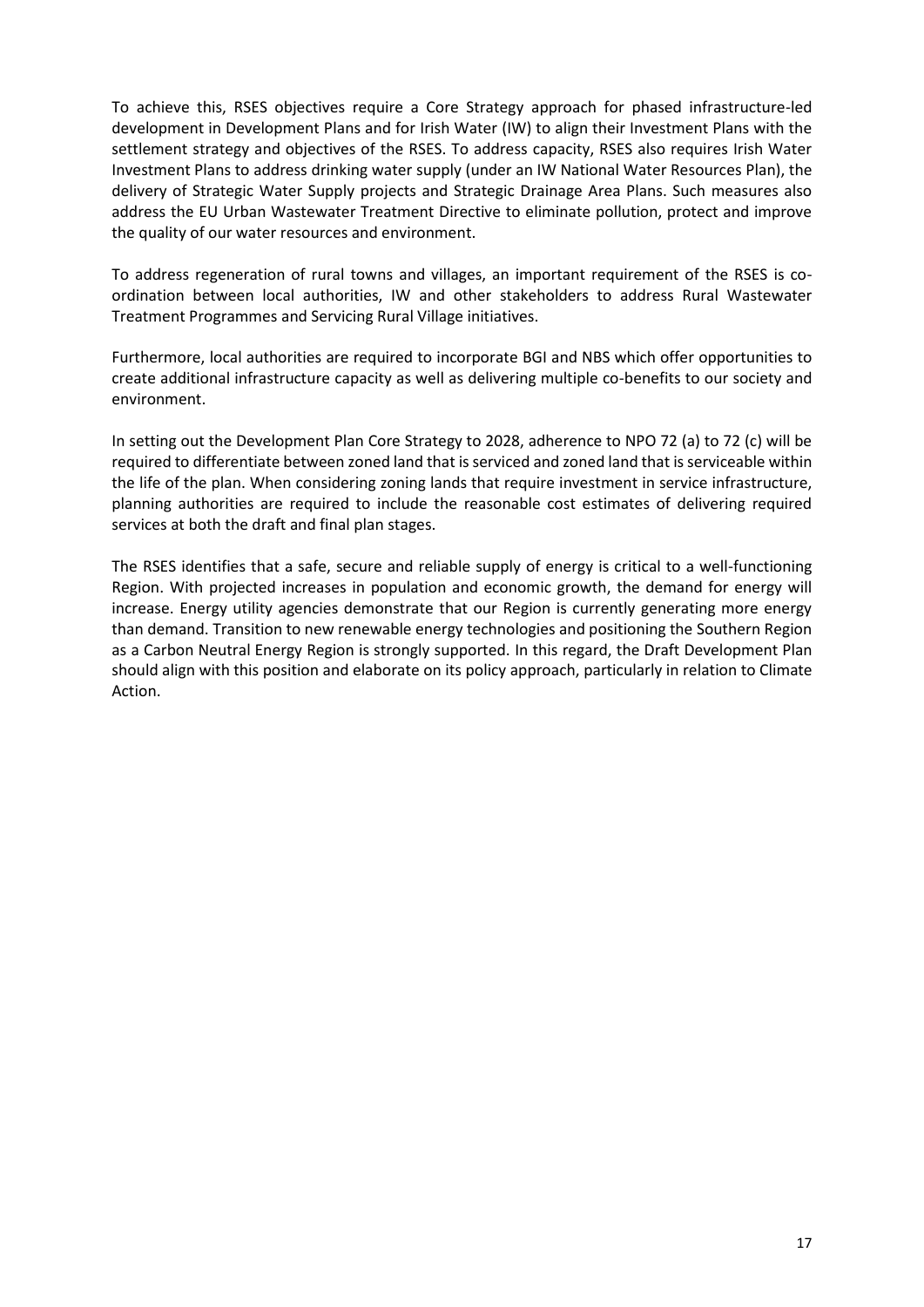### **7.0 Quality of Life**

The Issues Paper recognises that central to the development of Tipperary's towns and villages is the provision of community services and facilities. Improving quality of life to build and safeguard inclusive communities and places is central to the ambition of the RSES and is detailed in *Chapter 7: Quality of Life*. This will require significant investment in people and in buildings and facilities as well as improvements in the performance and responsiveness of our institutions and processes.

The historical charter and heritage of Tipperary's towns will be important, not only in terms of driving heritage-based regeneration, but also in developing placemaking initiatives. *Section 7.1.1: Inclusive Communities and Places* emphasizes that the role of public intervention is to provide supportive policies that strengthens the fabric of communities, fosters pride of place and facilitates parity of opportunities, towards achieving sustainable and societally enriching goals. In this regard, local authorities are core agents in placemaking and will require policy support and context in the Draft Development Plan.

The challenge for the new Development Plan will be to address the community and social infrastructure needs and wider requirements for education and healthcare to cater for an expanding and changing population profile. Reference should be made to RPO 177 in *Section 7.1.2: Healthy Communities*, RPO 170 in *Section 7.1.3: Diverse and Inclusive Region,* RPO 182 in *Section 7.1.4: Age-Friendly Communities*, in particular.

*Section 7.1.6: Learning Region* states that learning plays a significant role in promoting social inclusion and a healthy, sustainable society. The RSES places a strong emphasis on education, skills development and lifelong learning in sections 7.1.6 to 7.1.9, with a key enabler being the establishment of an inclusive Learning Region for urban and rural centres across our Region. Building and expanding on the UNESCO Learning City concept to deliver a Learning Region can develop pillars of inclusive and sustainable development that will benefit all. Promoting this culture of learning will assist in the continued success of all education and learning provisions and enhance the skills and employment opportunities for our Region's population. In preparing policy responses in the Draft Development Plan, reference should be made to *RPOs 186: Lifelong Learning* and *RPO 190: Lifelong Learning and Healthy Cities*.